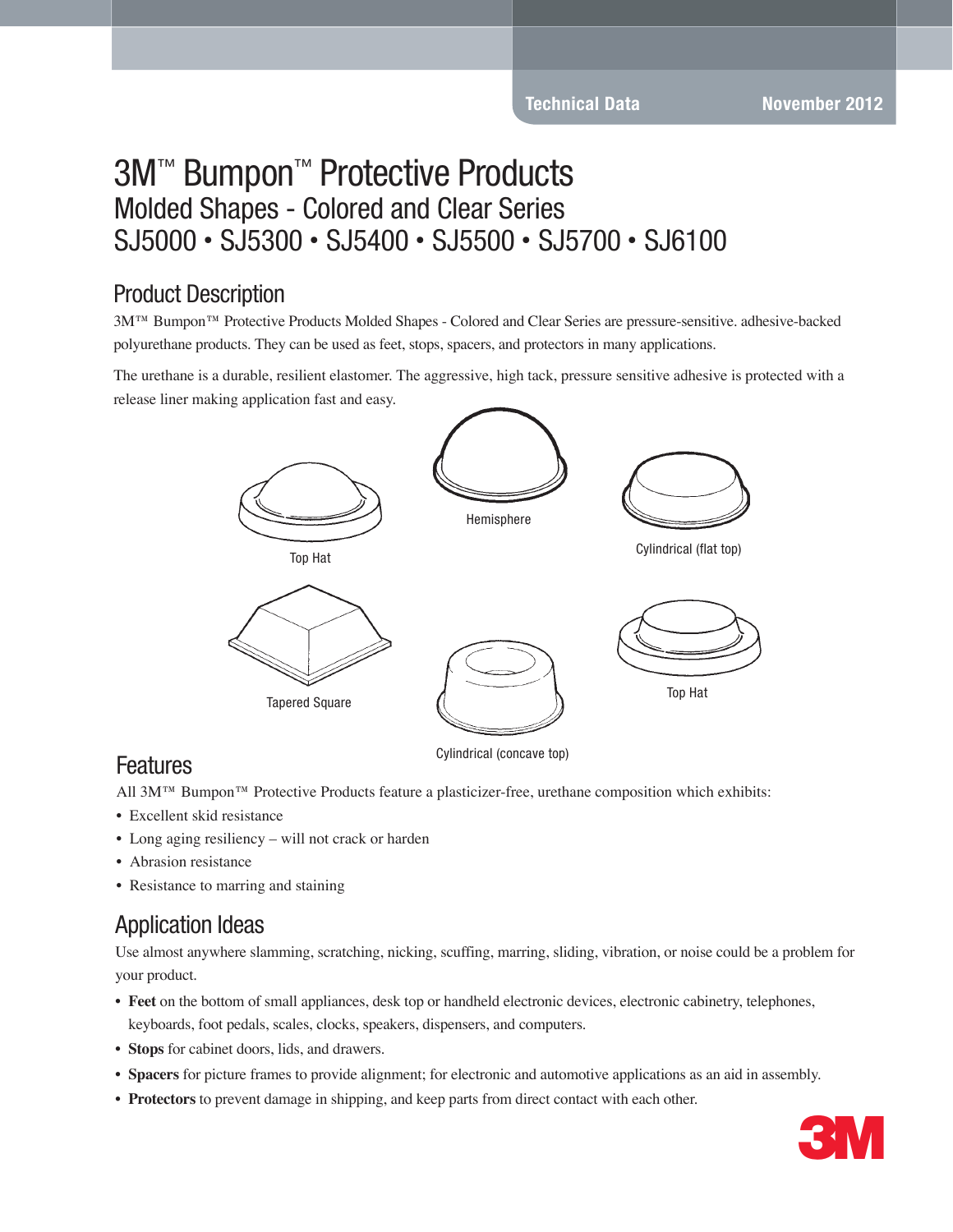

**Important:** Some Bumpon molded shapes listed (or specific color versions) may require special minimum order quantities. Consult your local 3M representative or our website: www.3M.com/Bumpons.

**Note:** All dimensions ±0.02 inches or ±0.5 mm measured without the adhesive liner.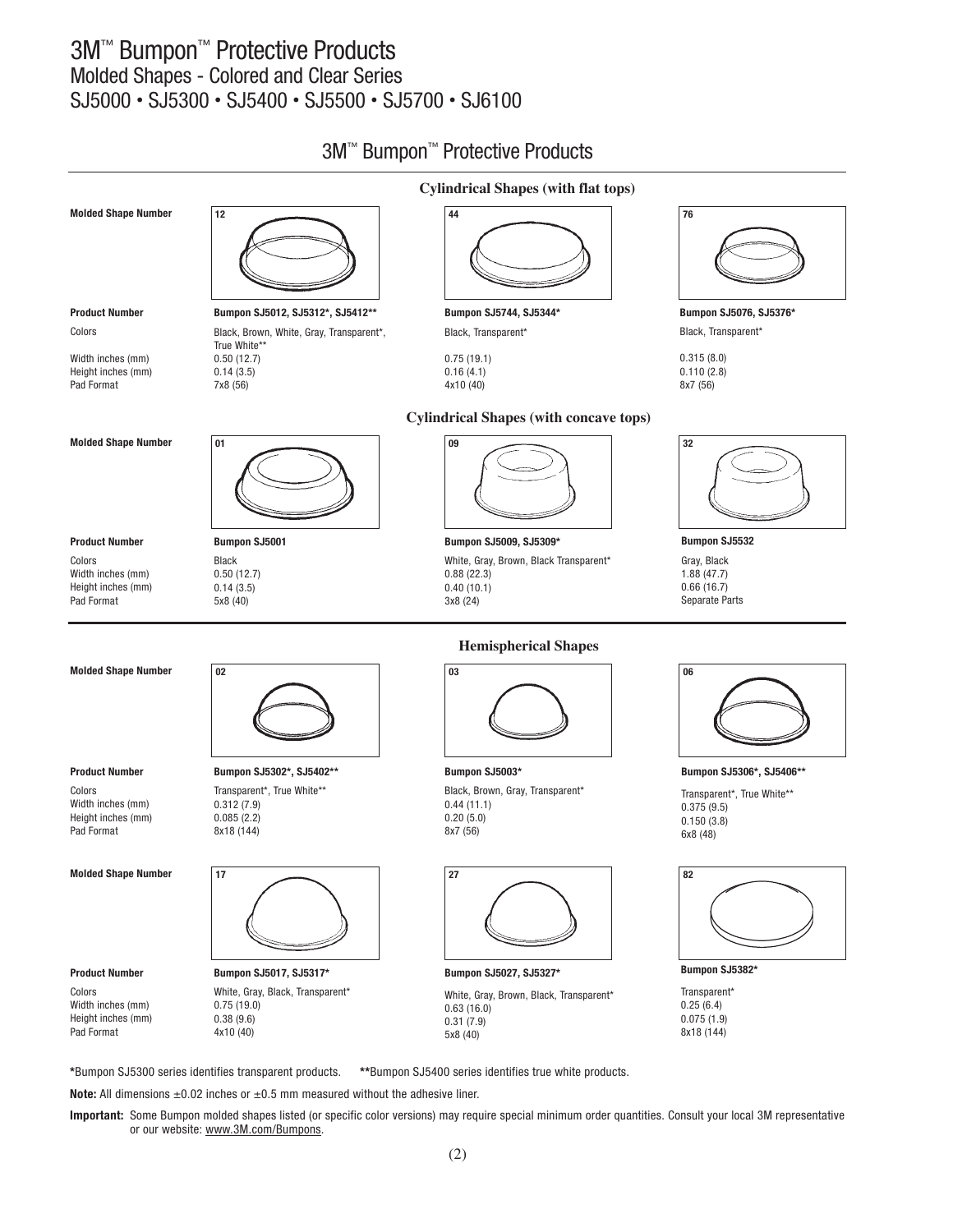

|                                                                                                                                                   | <b>Top Hat and Continuous Strip Shapes</b> |                         |                                   |  |  |
|---------------------------------------------------------------------------------------------------------------------------------------------------|--------------------------------------------|-------------------------|-----------------------------------|--|--|
| <b>Molded Shape Number</b>                                                                                                                        | 15                                         | 25                      | 10                                |  |  |
| <b>Product Number</b>                                                                                                                             | Bumpon SJ6115 - Top Hat                    | Bumpon SJ6125 - Top Hat | Bumpon SJ5510 - Continuous Strip* |  |  |
| Colors                                                                                                                                            | Black                                      | Black                   | White, Gray, Black, Brown         |  |  |
| Diameter of Brim, inches (mm)                                                                                                                     | 0.625(15.9)                                | 0.625(15.9)             | Width, inches (mm): 0.50 (12.7)   |  |  |
| Height of Brim, inches (mm)                                                                                                                       | 0.093(2.36)                                | 0.093(2.36)             | Height, inches (mm): 0.15 (3.88)  |  |  |
| Total Height, inches (mm)                                                                                                                         | 0.187(4.75)                                | 0.250(6.35)             |                                   |  |  |
| Form                                                                                                                                              | 5x8(40)                                    | 5x8(40)                 | 50' rolls, 5 rolls per case       |  |  |
| Note: Dimensions for Bumpon S.16115 and Bumpon S.16125 +0 005 inches (+0 13 mm) for diameter +0 015 inches (+0 38 mm) for height measured without |                                            |                         |                                   |  |  |

#### **Note:** Dimensions for Bumpon SJ6115 and Bumpon SJ6125 ±0.005 inches (±0.13 mm) for diameter ±0.015 inches (±0.38 mm) for height measured without adhesive liner. Bumpon Top Hat products were created as an optional, non-skid foot shape, to be used in a recess (see page 7). They provide high resistance to removal, knock-off or shearing, when used in conjunction with a recessed location.

**\***Continuous molded strip can be cut by the customer to a specific length. The surface has lines that appear every 9" on the strip.

**Important:** Some Bumpon molded shapes listed (or specific color versions) may require special minimum order quantities. Consult your local 3M representative or our website: www.3M.com/Bumpons.

#### **Special Products**

**Custom Shape and Color**

3M can match most colors and customize shapes to your specifications. 3M has over 100 available standard and custom molded shapes. Electronic format (CAD and PDF) drawings are available on request.

#### **Special Easy Strip Packaging**

Packaged into strips or die cut and perforated pads can help simplify some assembly operations. Product currently available:

• 3M™ Bumpon™ Protective Product SJ5518 die cut perforated on pads of 64

**Note:** All dimensions  $\pm 0.02$  inches or  $\pm 0.5$  mm measured without the adhesive liner.

- 3M™ Bumpon™ Protective Product SJ5508 die cut and perforated on pads of 64
- 3M™ Bumpon™ Protective Product SJ5523 4x1 matrix separated by perforations
- 3M™ Bumpon™ Protective Product SJ5514 4x1 matrix separated by perforations
- **Note:** Custom Bumpon products may require a qualifying minimum quantity and/or a one time set-up charge. Call your local 3M sales representative for more information.

#### 3M™ Bumpon™ Protective Products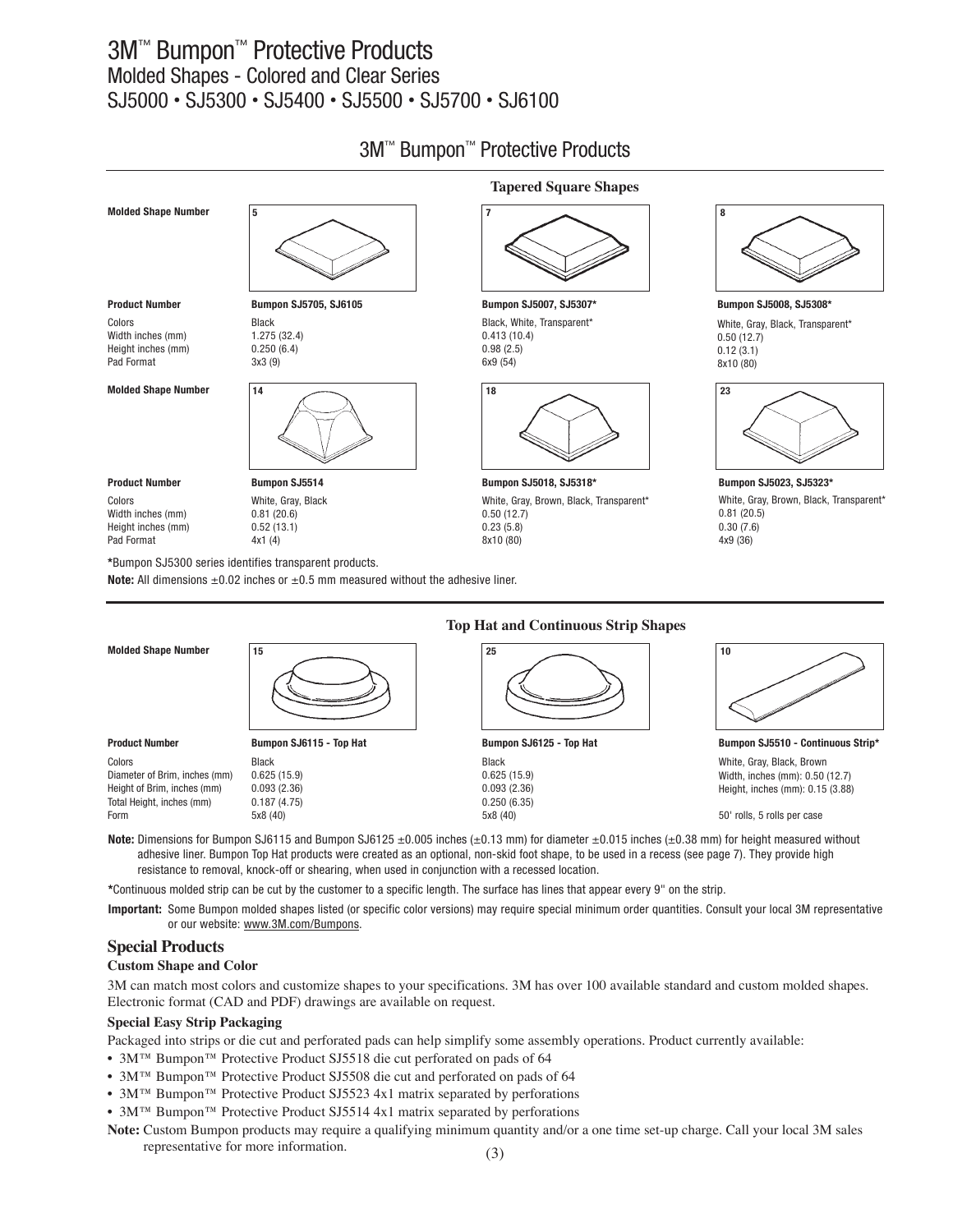# Typical Physical Properties and Performance Characteristics

**Note:** The following technical information and data should be considered representative or typical only and should not be

used for specification purposes.

|                                                                                         |                                                                                                                                                                                                                                                     | 3M™ Bumpon™ Protective Products                                                                                                                                                                                                                      |                                                      |                                        |
|-----------------------------------------------------------------------------------------|-----------------------------------------------------------------------------------------------------------------------------------------------------------------------------------------------------------------------------------------------------|------------------------------------------------------------------------------------------------------------------------------------------------------------------------------------------------------------------------------------------------------|------------------------------------------------------|----------------------------------------|
|                                                                                         | <b>3M Test Method</b>                                                                                                                                                                                                                               | <b>SJ5000</b><br>SJ5500<br><b>SJ5700</b>                                                                                                                                                                                                             | SJ5300<br>SJ5400                                     | SJ6100                                 |
| <b>Hardness, Shore M</b>                                                                | ASTM-D2240                                                                                                                                                                                                                                          | 72                                                                                                                                                                                                                                                   | 75                                                   | 72                                     |
| Resilience, %                                                                           | ASTM-D2632,<br>0.125" sample                                                                                                                                                                                                                        | 30                                                                                                                                                                                                                                                   | $\overline{5}$                                       | 30                                     |
| <b>Kinetic Coefficient of Friction (Mk)</b><br>(Dependent on Test Surface) <sup>1</sup> | <b>ASTM-D1894</b><br><b>Stainless Steel</b><br>Glass<br>Formica <sup>®</sup> laminate<br>Wood                                                                                                                                                       | >1<br>>1<br>$0.9 - 1.4$<br>$0.9 - 1.4$                                                                                                                                                                                                               | >1<br>>1<br>$0.9 - 1.4$<br>$0.9 - 1.4$               | >1<br>>1<br>$0.9 - 1.4$<br>$0.9 - 1.4$ |
| <b>Abrasion Resistance</b><br>(Taber H18, 1kg)<br>$g/1000$ cycles <sup>2</sup>          | ASTM-C501                                                                                                                                                                                                                                           | $1.7 - 1.9$                                                                                                                                                                                                                                          | 0.13                                                 | $1.7 - 1.9$                            |
| Tensile, Ibs/in <sup>2</sup> (MPa) <sup>2</sup>                                         | ASTM-D412, Die A                                                                                                                                                                                                                                    | 600(4.1)                                                                                                                                                                                                                                             | 740 (5.1)                                            | 600(4.1)                               |
| Elongation,% <sup>2</sup>                                                               | ASTM-D412, Die A                                                                                                                                                                                                                                    | 100                                                                                                                                                                                                                                                  | 65                                                   | 100                                    |
| <b>Dielectric Strength,</b><br>volts/mil <sup>2</sup>                                   | ASTM-D1000                                                                                                                                                                                                                                          | 200                                                                                                                                                                                                                                                  | 370                                                  | 200                                    |
| Stain Resistance <sup>3</sup>                                                           | 3M-24 hours @ 158°F<br>against white paint<br>7 days exposed to UV.                                                                                                                                                                                 | <b>No</b><br>Staining                                                                                                                                                                                                                                | N <sub>o</sub><br>Staining                           | <b>No</b><br>Staining                  |
| <b>Flammability Listing</b>                                                             | UL-94HB                                                                                                                                                                                                                                             | Pass:<br>UL<br>Recognized                                                                                                                                                                                                                            | Not UL<br>Recognized                                 | Pass:<br>UL<br>Recognized              |
| <b>Application Temperature</b>                                                          |                                                                                                                                                                                                                                                     |                                                                                                                                                                                                                                                      | 40°F (5°C) to 125°F (52°C)                           |                                        |
| <b>Service Temperature</b>                                                              | Constant:<br>Intermittent:                                                                                                                                                                                                                          |                                                                                                                                                                                                                                                      | -30°F (-34°C) to 150°F (66°C)<br>Up to 225°F (107°C) |                                        |
| Solvent and Fuel Resistance <sup>3</sup>                                                | 24 hour immersion<br>5% Detergent in water<br>25% Ammonia in water<br><b>Bleach</b><br><b>Hydrochloric Acid</b><br>(1 Normal Solution)<br>Diesel Fuel<br>Auto Oil<br><b>Isopropyl Alcohol</b><br>Heptane<br><b>Toluol</b><br><b>Lacquer Thinner</b> | No Apparent Effect<br>No Apparent Effect<br>No Apparent Effect<br>No Apparent Effect<br>No Apparent Effect<br>No Apparent Effect<br><b>Slight Swelling</b><br><b>Slight Swelling</b><br><b>Considerable Swelling</b><br><b>Considerable Swelling</b> |                                                      |                                        |

#### **Notes:**

**1**Two important laws of friction applicable to Bumpon products are: (1) Friction is independent of the area of contact between solids and (2) friction is proportional to the load between solid surfaces. Thus, if the load (weight) is doubled the force required to cause sliding is also double. This is expressed mathematically as follows: Sliding Force =  $M_k$  x weight.

**2**These properties were run on sheet material from the same materials as the individual Bumpon products

**3**Reference test for 24 hours. Results may vary for different product application conditions.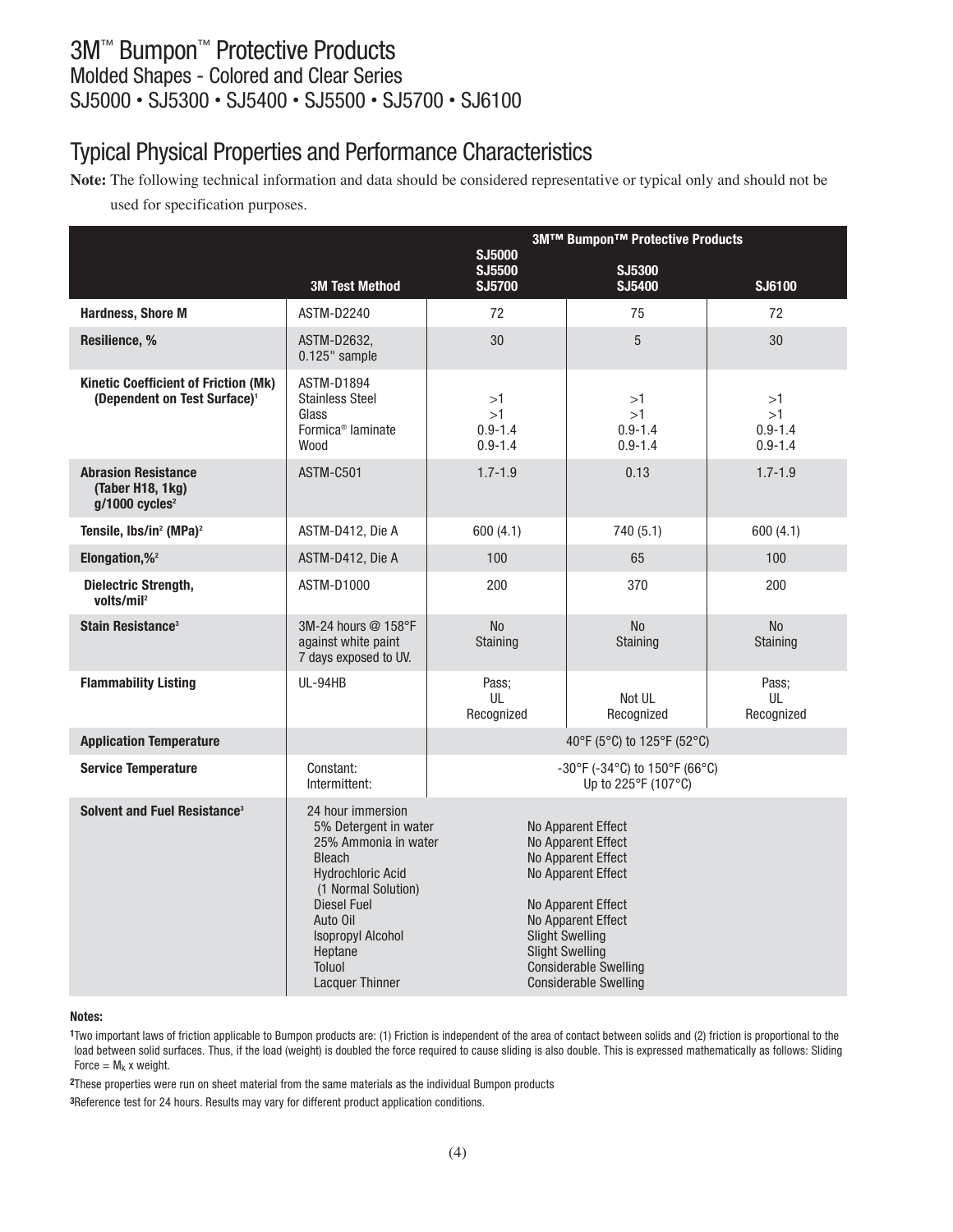### Relative Adhesive Performance Characteristics

**Note:** The following technical information and data should be considered representative or typical only and should not be

used for specification purposes.

|                                                                                           |                            | <b>3M™ Bumpon™ Protective Products</b> |                                   |  |
|-------------------------------------------------------------------------------------------|----------------------------|----------------------------------------|-----------------------------------|--|
|                                                                                           | SJ5000<br>SJ5500<br>SJ5700 | SJ5300<br>SJ5400                       | SJ6100                            |  |
| <b>Adhesive:</b>                                                                          | Natural Rubber<br>$R-30$   | Acrylic<br>$A-20$                      | <b>Synthetic Rubber</b><br>$R-25$ |  |
| <b>Initial Adhesion</b><br><b>Low Surface Energy:</b><br><b>High Surface Energy:</b>      | Good<br>Good               | Poor<br>Fair                           | Excellent<br>Excellent            |  |
| <b>Adhesion (Peel)</b><br><b>Low Surface Energy:</b><br><b>High Surface Energy:</b>       | Good<br>Good               | Poor<br>Good                           | Excellent<br>Excellent            |  |
| <b>Static Shear</b><br>$75^{\circ}$ F (25 $^{\circ}$ C):<br>120°F (49°C):<br>158°F (70°C) | Excellent<br>Good<br>Poor  | Excellent<br>Excellent<br>Excellent    | Excellent<br>Good<br>Fair         |  |
| <b>Dynamic Shear:</b>                                                                     | Good                       | Excellent                              | Good                              |  |
| <b>Solvent Resistance:</b>                                                                | Good                       | Excellent                              | Good                              |  |

### Adhesive Performance

**Note:** The following technical information and data should be considered representative or typical only and should not be used for specification purposes.

**The following table on peel adhesion provide representative performance characteristics of the adhesive systems used in the construction of 3M™ Bumpon™ Protective Products molded series products.**

**90° Peel Adhesion \*Peel Force, oz. Per 1/2 inch**

|                        | <b>3M™ Bumpon™ Protective Products</b> |                   |                            |  |
|------------------------|----------------------------------------|-------------------|----------------------------|--|
|                        | SJ5000<br>SJ5500<br>SJ5700             | SJ5300<br>SJ5400  | SJ6100                     |  |
| Substrate:             | <b>Natural Rubber</b><br>$R-30$        | Acrylic<br>$A-20$ | Synthetic Rubber<br>$R-25$ |  |
| Polypropylene          | 25                                     | 3                 | 52                         |  |
| Polystyrene            | 25                                     | 11                | 55                         |  |
| <b>ABS</b>             | 25                                     | 25                | 55                         |  |
| <b>Stainless Steel</b> | 22                                     | 25                | 55                         |  |
| <b>Aluminum</b>        | 22                                     | 25                | 55                         |  |

**\***3M Test Method TM-2011; 72 hour dwell, 1/2 inch wide samples pulled at 12 inches per minute. Testing completed using Bumpon Resilient Rollstock products SJ5816, SJ6016, and SJ6216, which use the same adhesive system as the molded series products.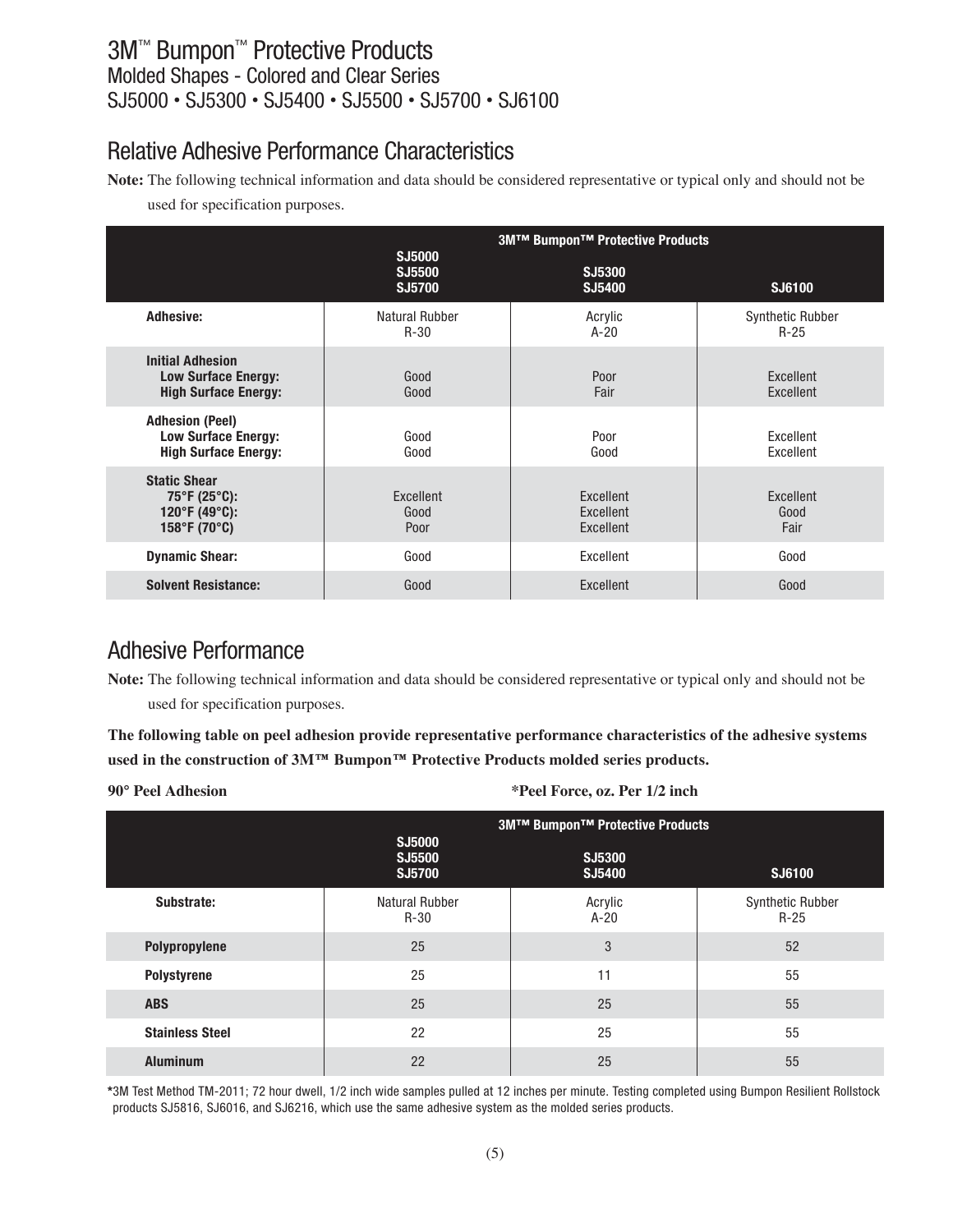# Application Techniques

To obtain maximum adhesion, surfaces must be unified, dry, and free of contaminants. Surface contact is essential to adhesive performance. To maximize contact on a substrate:

- Clean surfaces with low strength solvent such as isopropyl alcohol (rubbing alcohol) or heptane.**\***
- Apply firm pressure to help increase the cold flow and contact of the adhesive with the substrate.
- Allow time (dwell) to increase the surface contact and adhesion (see illustrations below).

**\*Note:** Be sure to follow the manufacturer's precautions and directions for use when using solvents.



# Environmental Exposure

Colored and transparent 3M™ Bumpon™ Protective Products are intended for interior applications where resilience and other physical properties will remain unchanged. When exposed to UV light for extended periods some slight discoloration or yellowing may occur.

Bumpon products may be used outdoors in a protected area with some discoloration possible; colored Bumpon products may chalk.

Simultaneous exposure to high humidity and temperature may degrade (soften) the Bumpon product urethane.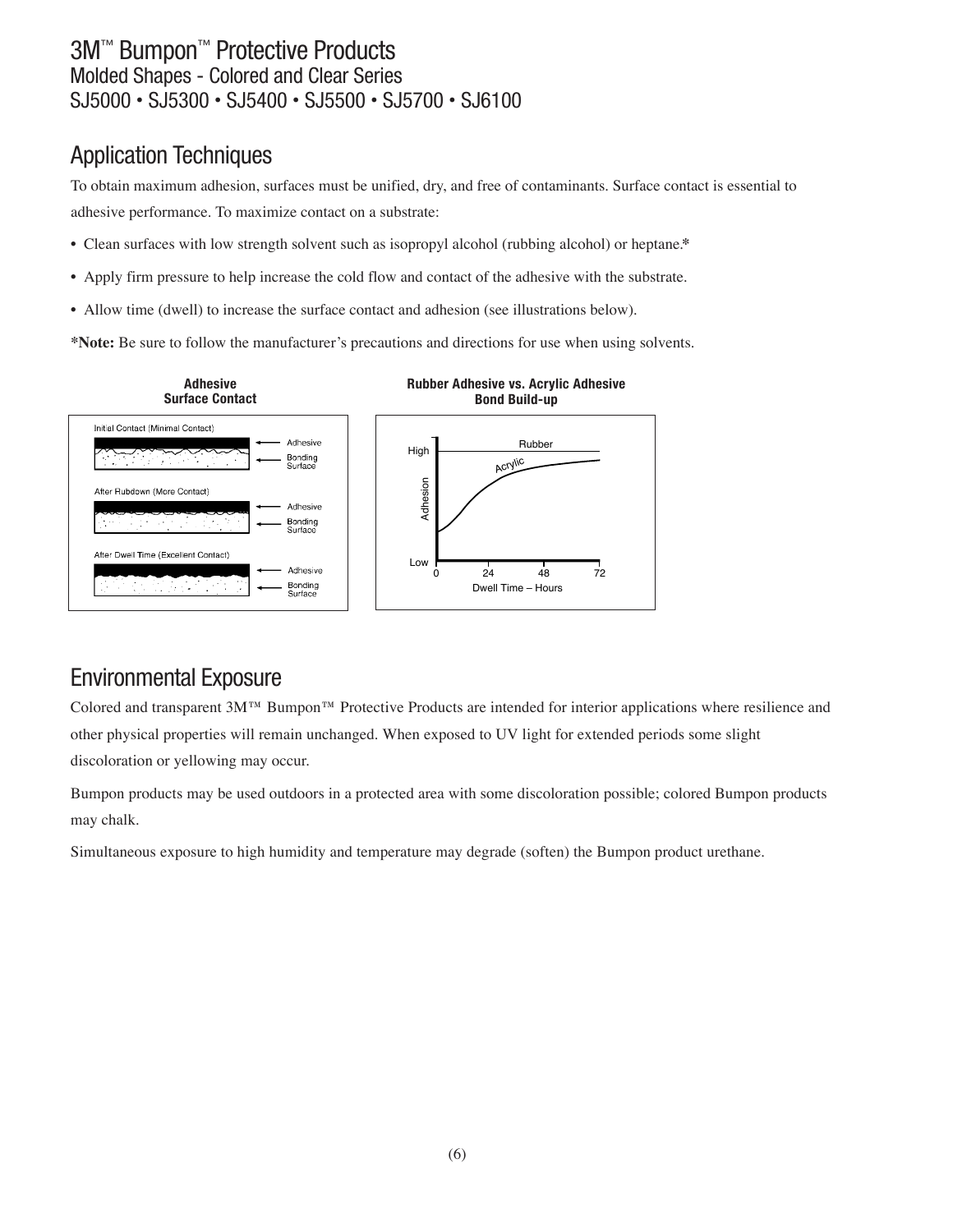## Product Selections Considerations



# **Storage**

Store in original cartons at  $60^{\circ}$  to  $80^{\circ}$  F (16 $^{\circ}$  to 27 $^{\circ}$ C) and 40 to 50% relative humidity.

# Shelf Life

To obtain best performance, use this product within 18 months from date of manufacture.